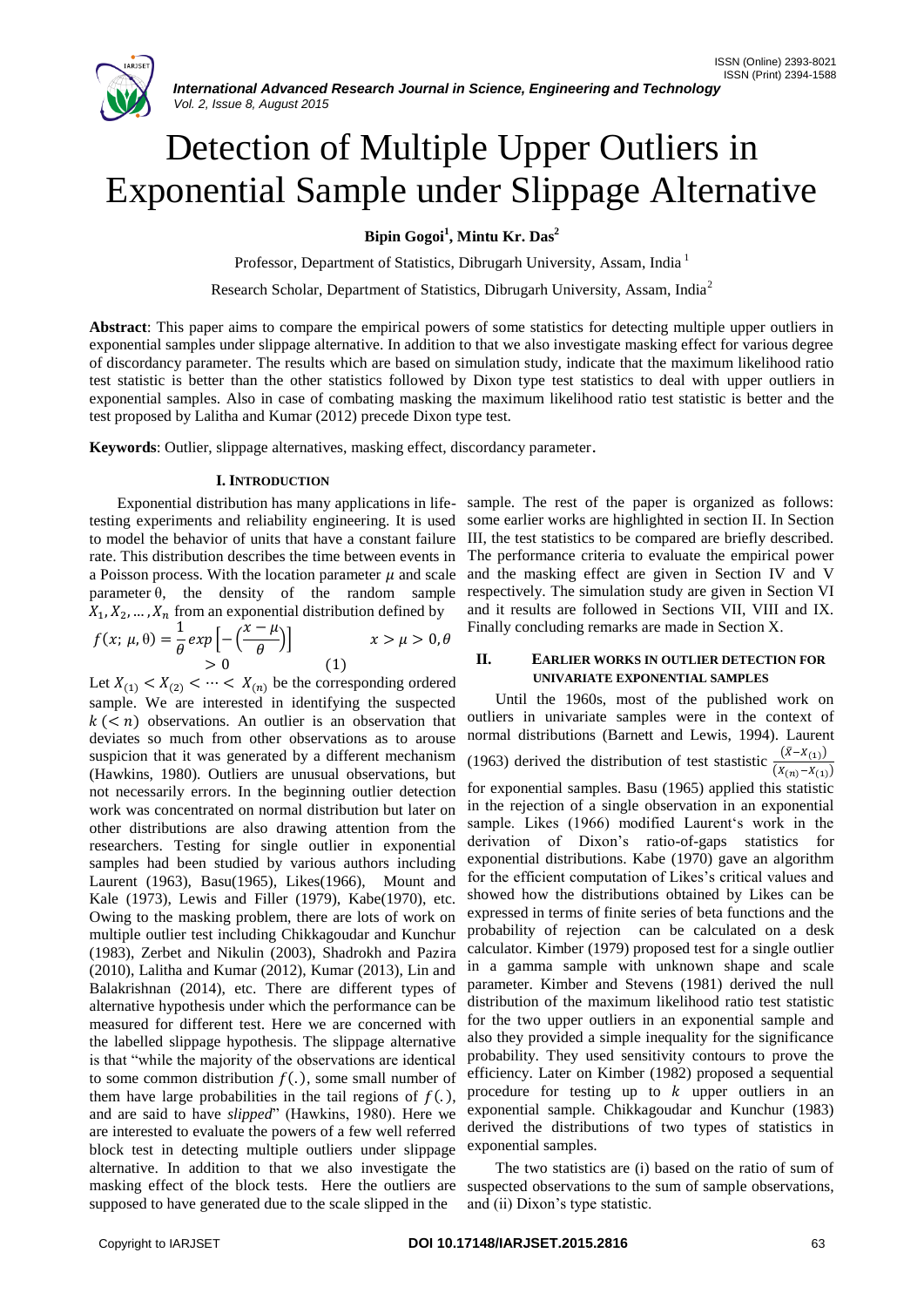

## *International Advanced Research Journal in Science, Engineering and Technology Vol. 2, Issue 8, August 2015*

statistics corresponds to that of Likes (1966).

Bendre and Kale (1985) made power comparison between the Modified Dixon tests and Cochran test for exponential models and they showed that in presence of two outliers these methods remain free from masking effects.

Zhang (1998) extends the null distribution of the maximum likelihood ratio test statistic and corresponding percentage points up to  $n \le 100$  and  $k \le 8$ , which was originally confined to  $k = 2$  given by Fisher(1929) and by Kimber and Stevens(1981) for  $k$  upper outliers and by Lewis and Fieller (1979) for  $k$  lower outliers. Also Zhang (1998) found a way of determining *k* , which can reduce the masking or swamping' effects.

Zerbet and Nikulin (2003) proposed a new statistic for detecting outliers in exponential case. Through a power comparison they showed that their statistic performs better that Dixon"s statistics. They also showed that in case of only one upper outlier (i.e., with  $b = 1$  and  $k = 1$ ) the distribution becomes same that of Likes statistic (1966). Shadrokh and Pazira (2010) proposed another statistic under slippage alternative following the methodology of Zerbt and Nikulin(2003). They showed that their newly proposed statistics is more powerful than Dixon"s statistic. Lalitha and Kumar (2012) proposed a statistic belonging to "gap-test" family. It is based on all observations for testing upper outlier(s) with a slippage alternative in an exponential sample. In a concluding remark, Lalitha and Kumar said that their statistic performs better than the maximum likelihood ratio test and Zerbet and Nikulin (2003) test statistic for any  $n$  and  $k$  in respect of power. They preferred it as does not required any table for detection of outliers.

All the above mentioned statistics were derived with known origin. For multiple outliers with slippage alternative in an exponential sample when the origin is unknown, Kumar (2013) suggested a procedure based on a ratio of two maximum likelihood estimates. And coincidently the same statistic was suggested by Balasooriya and Gadag (1994) based on score function. Kumar (2013) developed a general procedure to construct test statistic for outlier detection in one-parameter exponential family. The procedure consists in finding the ratio of the two maximum likelihood estimate (MLE) of the scale parameter. One of the MLEs is obtained from the complete data log-likelihood and another from its conditional expectation given the expected observations. He proposed a general framework for one-parameter exponential sample with density

 $f(x|\theta) = h(\theta)d(x)exp{-\alpha(\theta)v(x)}, a < x < b$ scale parameter  $\theta$ ,  $h(.)$ ;  $\alpha(.)$ ;  $d(.)$  and  $\nu(.)$  are known functions and  $h(.)$ ; positive valued. To derive the MLE of  $\theta$  the following normal equation was proposed:

$$
\frac{h'(\theta)}{h(\theta)\alpha'(\theta)} = \frac{\sum_{i=1}^{n} \nu(x_{(i)})}{n}
$$

Then assuming that there are  $k_1$ lower outliers and  $k_2$  Kunchur (1983), Zhang (1998), Lin and Balakrishnan

For  $k = 1$  and  $k = 2$  the null distribution of both  $n - k_1 - k_2$  observations the MLE of  $\theta$  is to be derived from the following normal equation:

$$
\frac{h'(\theta^{(m+1)})}{h(\theta^{(m+1)})\alpha'(\theta^{(m+1)})}
$$
\n
$$
= \frac{1}{n} \Biggl[ \sum_{i=k_1}^{n-k_2} v(x_{(i)}) + E_{\theta^{(m)}}(v(x_{(i)}) | x_{(k_1+1)}) + E_{\theta^{(m)}}(v(x_{(i)}) | x_{(n-k_2)}) \Biggr]
$$

where  $m$  is the number of iterations. The ratio of the two estimates will be the required test statistic.

Lin and Balakrishnan (2014) proposed an algorithm for evaluating the null joint distribution of Dixon-type test statistics for testing discordancy of  $k$  upper outliers in exponential samples by applying the recursion of Huffer repeatedly.

## **III. TEST STATISTICS TO BE COMPARED**

Our aim of this paper is to compare the empirical powers of some test in detecting multiple upper outliers in exponential samples under slippage alternative. Consider a random sample  $X_1, X_2, ..., X_n$  ideally from an exponential distribution defined in  $(1)$ . However out of *n* observations some unknown set of  $k$  observations are suspected to have come from a different exponential distribution  $f(x | \theta/b)$ ,  $0 < b < 1$ , whereas the remaining  $(n - k)$ observations, which form the main part of the sample are from the distribution  $f(x|\theta)$ . These k observations in the sample coming from a distribution with greater mean are called upper outliers (Chikkagoudar and Kunchur, 1983). Here the aim is that of testing the hypothesis

 $H_0: X_1, X_2, \ldots, X_n$  are from the distribution  $f(x | \theta)$ , against the alternative

 $H_k$ :  $X_{i1}, X_{i2}, \ldots, X_{ik}$  are from the distribution  $f(x | \theta/\beta)$ ,  $0 < \beta < 1$ , and  $(i_1, i_2, ..., i_k)$  is an unknown subset of  $1,2,\ldots,n$ .

Following are the five test statistics, considered for power comparison.

*Dixon type statistic:* Basu (1965) proposed a Dixon type test statistic, which can be written as

$$
D_k = \frac{(X_{(n)} - X_{(n-k)})}{X_{(n)}}\tag{2}
$$

its null distribution was obtained by Likes (1966) and Kabe (1970), Chikkagoudar and Kunchur (1983). The large value of  $D_k$  indicates the presence of upper outliers (Kumar, 2013).

*The maximum likelihood ratio test statistic:* This statistic is based on the ratio of the sum of observations suspected to be outliers to the sum of all observations in the sample.

Denoted by 
$$
T_k
$$
, it is given as:  
\n
$$
T_k = \frac{(X_{(n-k+1)} + \dots + X_{(n)})}{\sum_{i=1}^{n} X_{(i)}}
$$
\n(3)

upper outliers and using the information on the remaining (2014). A larger value of  $T_k$  above a specified level The null distribution was derived by Chikkagouder and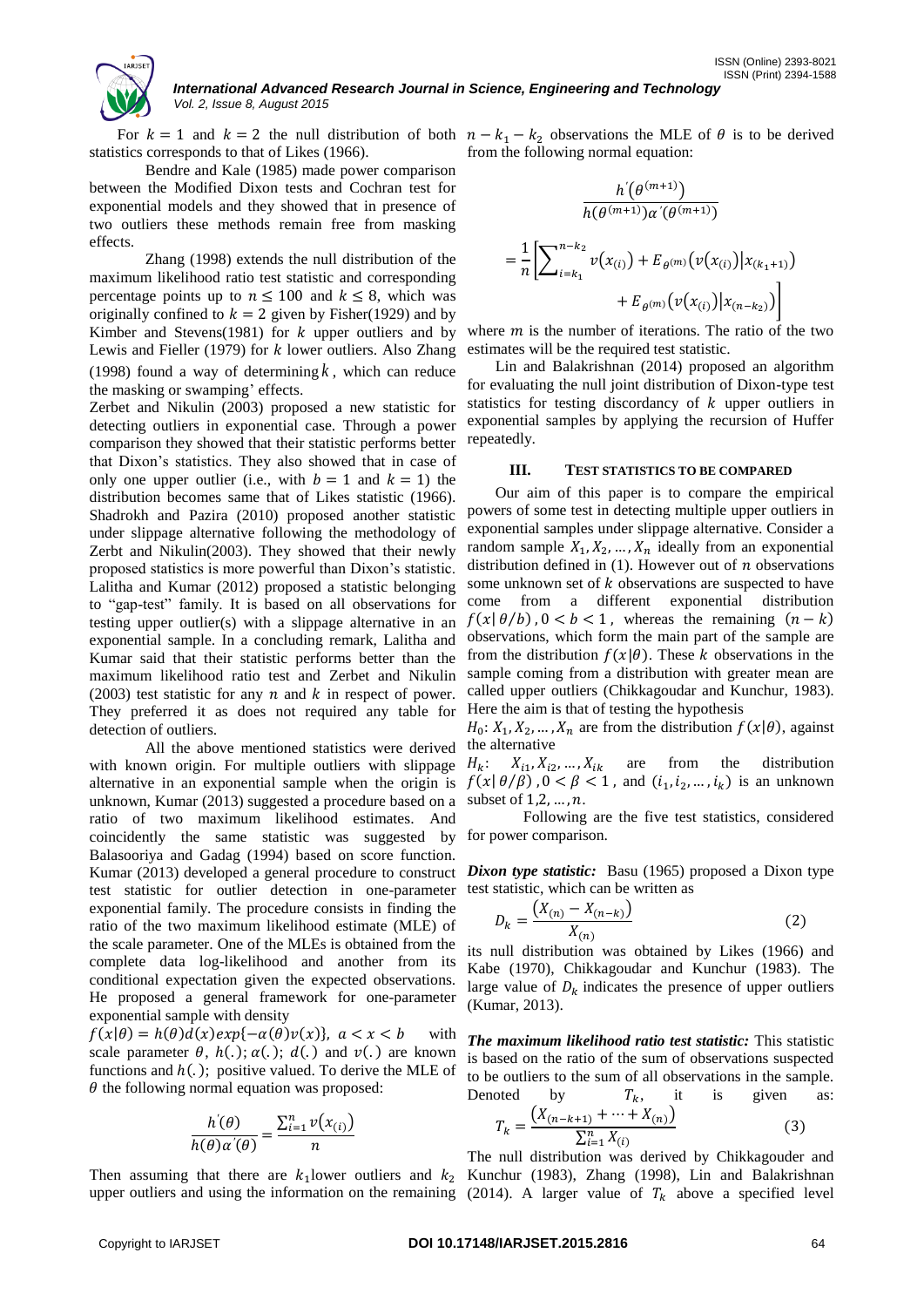

used the critical values for  $T_k$  from the tables given by Zhang (1998).

*Zerbet and Nikulin test statistic*: Zerbet and Nikulin (2003) proposed a new statistic for detecting outliers in exponential case. They used the idea of Chauvenet and using characteristic function approach they derived the distribution of the test statistic, which is defined as

$$
Z_k = \frac{X_{(n-k)} - X_{(1)}}{\sum_{j=n-k+1}^{n} (X_{(j)} - X_{(1)})}
$$
(4)

Lalitha and Kumar (2012) mentioned that a smaller value of  $Z_k$  indicates the presence of  $k$  upper outliers in the sample. But there is some discrepancy in the tabulated critical values which are proved to be incorrect. Here we have recalculated the critical values through simulation and is given in the end of the paper.

*Shadrokh and Pazira test statistic*: Adopting the same methodology as  $Z_k$ , Shadrokh and Pazira (2010) proposed a test statistic for multiple outliers and it may be written as

$$
SP_k = \frac{X_{(n)} - X_{(n-k)}}{\sum_{j=n-k+1}^{n} (X_{(n)} - X_{(j)})}
$$
(5).

they obtained the distribution of  $T_k$  and through a power comparison they also showed that  $T_k$  is more powerful than Dixon's statistic.

*Lalitha and Kumar test statistic:* For testing upper outlier(s) with a slippage alternative in an exponential sample, Lalitha and Kumar (2012) proposed a statistic based on all observations. For a single upper outlier it is given as:

$$
LK_1 = \frac{X_{(n)} - X_{(n-1)}}{S_n} \tag{6}
$$

where  $S_n = \sum_{j=1}^n x_{(j)}$ . This test is a member of "gap-test" family with denominator  $\sum_{j=1}^{n} x_{(j)}$  for the gap  $x_{(n)}$  –

 $x_{(n-1)}$ . They obtained the null distribution of LK<sub>k</sub> as:  ${T(X) > A_{n,\alpha,1}|H_0} = {1 - A_{n,\alpha,1}}^{n-1}$ . The critical

values can be obtain from  $A_{n,\alpha,1} = (1 - \alpha)^{1/(n-1)}$ directly. For many outliers, say for  $k$  upper outliers the extension is:

$$
LK_k = \frac{X_{(n)} - X_{(n-k)}}{S_n} ; k \ge 1
$$
 (7)

A larger value of  $LK_k$  will indicate the presence of k upper outliers in the sample. The exact null distribution of  $LK_k$ is intricate for  $k \ge 2$ . The approximate critical values of  $A_{n,\alpha,k}$  may be obtained by

$$
1 - \sum_{j=1}^{k} \left\{ \frac{j-1+\alpha}{j} \right\}^{1/(n-1)}
$$

where is the estimated critical value at  $\alpha$  level of significance.

## **IV. PERFORMANCE CRITERIA OF TESTS**

To evaluate the efficiencies of the tests we have the option of comparing the test at the same level of significance depending on the alternative hypothesis. Suppose  $T(X)$  be the value of test statistics, whose larger

indicates the preence of  $k$  upper outliers. Here, we have value indicates the outlyingness of the observations and  $A_{n,\alpha}$  the critical value at the preassigned significance level  $\alpha$ such that  $P\{T(X) > A_{n,\alpha} | H\} = \alpha$ . Then  $x_{n-k+1},...,x_{n}$  are declared outliers if  $T(X) > A_{n,\alpha}$ . As we are assuming slippage alternative, in this context David (1970) suggested five probabilities as reasonable measure of the performance of  $T(X)$ , one of which is:  $P = P\{T(X) > A_{n,\alpha} | \overline{H}\}\$ 

> This is the probability under  $\overline{H}$  that the outlier is identified as discordant, in other words the power function.

#### **V. TESTING FOR MASKING EFFECT**

Masking effect is the inability of a testing procedure to identify even a single outlier in the presence of a several suspected values (Tietjen and Moore, 1972). The masking effect in cases of tests for outlier(s) is defined and quantified by the loss in power due to the presence of more than the anticipated number of outliers in the sample (Bendre and Kale, 1985). Under the labeled slippage alternative  $H_k$ ,  $X_{(i)}/X_{(n)} \stackrel{P}{\rightarrow} 0$  as  $\beta \rightarrow 0$ , k. Assuming  $T(X)$  as a test statistic to detect a single outlier, Bendre and Kale (1985) used some measures to define and quantify the masking effect. They defined  $P_k(\beta) = P\{T(\mathbf{X}) \in A_{n,\alpha} | H_k\}$  as the power of the test, and  $P_c(\beta) = P\{T(\mathbf{X}) \in A_{n,\alpha} | H_c\}$  as the power the test under an alternative different from one specified by  $H_k$ . As a uniform test it is assumed that  $P_c(\beta)$  will monotonically converge to unity with increase in the degree of discordancy. Now for  $> k$ , the same test would have less power under the  $H_{c > k}$ . Thus  $P_c(\beta)$  may be less than the measure  $P_k(\beta)$ , and it may reduce to zero. The masking effect is then measured by the quantity:

$$
M_b = P_k(\beta) - P_c(\beta) \tag{8}
$$

Under extreme slippage, the limiting masking effect  $M = \log_{\beta \to \beta_0} M_\beta$ ; where  $\beta_0$  is the limiting discordancy value. A test is said to be prone to masking effect if the measure  $M$  is positive, and it is free from masking if  $M = 0$ .

## **VI. SIMULATION STUDY AND RESULTS**

As stated in the previous Section, we are using power function  $P = P\{T(X) > A_{n,\alpha} | \overline{H}\}.$  Here the powers are evaluated in terms of the proportion of rejection. For this we are using Monte Carlo Simulation Techniques and the exponential samples were generated using  $-\theta \ln(1 - R_{II})$ ; where  $R_{II}(0,1)$  is uniform deviate and WLOG the scale parameter  $\theta$  has been assumed as unity . For each generated sample the value of the statistics are calculated and these are compared with the critical value to accept or reject the hypothesis. If it is rejected (i.e., outlier detected), it is counted and the process get repeated.

We have repeated 10,000 times for each sample of size  $n = 10$ . The proportion of rejection is being displayed in the following table and graphs.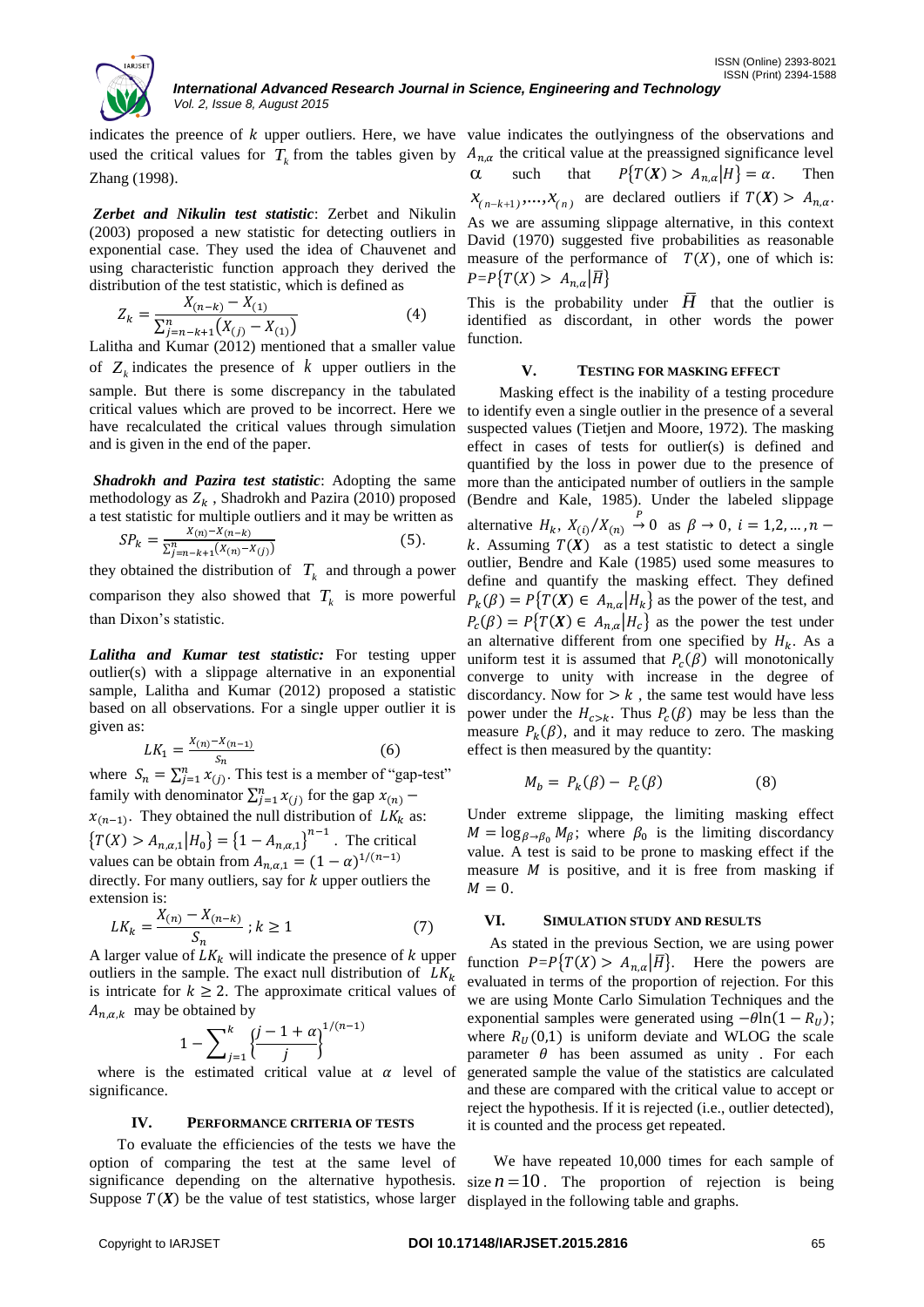

| $\beta$  | Level    | <b>LK</b> | Dixon's | <b>MLR</b> | SP(new) | ZN(new)            |
|----------|----------|-----------|---------|------------|---------|--------------------|
|          | $\alpha$ | $LK_k$    | $D_k$   | $T_k$      | $SP_k$  | $\frac{Z_k}{0.05}$ |
| 1.0      | 0.05     | 0.0475    | 0.0475  | 0.0489     | 0.05    |                    |
|          | 0.01     | 0.0081    | 0.0091  | 0.0093     | 0.01    | 0.0101             |
| 0.9      | 0.05     | 0.0487    | 0.0466  | 0.0494     | 0.0519  | 0.0496             |
|          | 0.01     | 0.0084    | 0.0099  | 0.01       | 0.0098  | 0.0101             |
| $0.8\,$  | 0.05     | 0.0538    | 0.0521  | 0.0522     | 0.0497  | 0.0478             |
|          | 0.01     | 0.0105    | 0.0114  | 0.0114     | 0.0096  | 0.0095             |
| 0.7      | 0.05     | 0.0571    | 0.0552  | 0.0605     | 0.0489  | 0.0477             |
|          | 0.01     | 0.0122    | 0.0123  | 0.0143     | 0.0092  | 0.0095             |
| 0.6      | 0.05     | 0.0727    | 0.069   | 0.07       | 0.0489  | 0.0436             |
|          | 0.01     | 0.0184    | 0.0184  | 0.0186     | 0.0096  | 0.007              |
| 0.50     | 0.05     | 0.0939    | 0.0861  | 0.0889     | 0.0466  | 0.0418             |
|          | 0.01     | 0.0269    | 0.0264  | 0.0255     | 0.0074  | 0.0062             |
| 0.40     | 0.05     | 0.1325    | 0.1229  | 0.1271     | 0.0435  | 0.0384             |
|          | 0.01     | 0.0444    | 0.0441  | 0.0431     | 0.0085  | 0.0031             |
| 0.3      | 0.05     | 0.1767    | 0.1878  | 0.172      | 0.0435  | 0.0328             |
|          | 0.01     | 0.0685    | 0.0772  | 0.0682     | 0.0087  | 0.001              |
| 0.20     | 0.05     | 0.3485    | 0.3292  | 0.3547     | 0.0396  | 0.0189             |
|          | 0.01     | 0.177     | 0.1694  | 0.188      | 0.0064  | 0.0003             |
| 0.10     | 0.05     | 0.6267    | 0.6086  | 0.6209     | 0.0409  | 0.0069             |
|          | 0.01     | 0.37      | 0.4244  | 0.4351     | 0.0081  | 0.000              |
| 0.09     | 0.05     | 0.6619    | 0.6489  | 0.6962     | 0.0405  | 0.0062             |
|          | 0.01     | 0.4399    | 0.4705  | 0.5319     | 0.0078  | 0.000              |
| $0.07\,$ | 0.05     | 0.7624    | 0.7359  | 0.7933     | 0.0413  | 0.0042             |
|          | 0.01     | 0.5375    | 0.5747  | 0.6618     | 0.0084  | 0.000              |
| 0.05     | 0.05     | 0.8384    | 0.8322  | 0.8552     | 0.0444  | 0.003              |
|          | 0.01     | 0.6401    | 0.7042  | 0.7454     | 0.0087  | 0.000              |
| 0.03     | 0.05     | 0.9239    | 0.9223  | 0.9493     | 0.0469  | 0.0005             |
|          | 0.01     | 0.798     | 0.8496  | 0.9017     | 0.0094  | 0.000              |
| 0.01     | 0.05     | 0.9896    | 0.9887  | 0.9935     | 0.0496  | 0.0001             |
|          | 0.01     | 0.9561    | 0.9754  | 0.9844     | 0.0099  | 0.000              |

|  |  |  | Table-1: Empirical power for exponential samples for $n = 10$ , $k = 2$ , at $\alpha = 5\%$ and 1% |  |  |  |  |  |  |  |
|--|--|--|----------------------------------------------------------------------------------------------------|--|--|--|--|--|--|--|
|--|--|--|----------------------------------------------------------------------------------------------------|--|--|--|--|--|--|--|

Table-2: Values of  $P_k(\beta)$  for different values of n and k at

| Sample | No. of         |        | $\beta$ (discordancy parameter) |        |        |        |        |        |        |        |  |
|--------|----------------|--------|---------------------------------|--------|--------|--------|--------|--------|--------|--------|--|
| size   | outliers       |        | $LK_k$                          |        |        | $D_k$  |        | $T_k$  |        |        |  |
| N      | $\mathbf{k}$   | 0.9    | 0.5                             | 0.1    | 0.9    | 0.5    | 0.1    | 0.9    | 0.5    | 0.1    |  |
| 10     | $\mathcal{D}$  | 0.0487 | 0.0939                          | 0.6267 | 0.054  | 0.0861 | 0.6086 | 0.0494 | 0.0889 | 0.6606 |  |
| 10     | 3              | 0.0263 | 0.0433                          | 0.1679 | 0.0225 | 0.0334 | 0.1272 | 0.0339 | 0.0564 | 0.2947 |  |
| 20     | $\mathfrak{D}$ | 0.0515 | 0.0965                          | 0.691  | 0.048  | 0.0871 | 0.6487 | 0.0494 | 0.0926 | 0.7091 |  |
| 20     | 3              | 0.0407 | 0.0755                          | 0.4184 | 0.0359 | 0.0588 | 0.3281 | 0.0438 | 0.0843 | 0.5292 |  |
| 30     | $\overline{2}$ | 0.0493 | 0.0877                          | 0.6918 | 0.0585 | 0.0956 | 0.6707 | 0.0478 | 0.0865 | 0.7134 |  |
| 30     | 3              | 0.0419 | 0.0810                          | 0.5205 | 0.0491 | 0.0797 | 0.4462 | 0.0442 | 0.0879 | 0.6067 |  |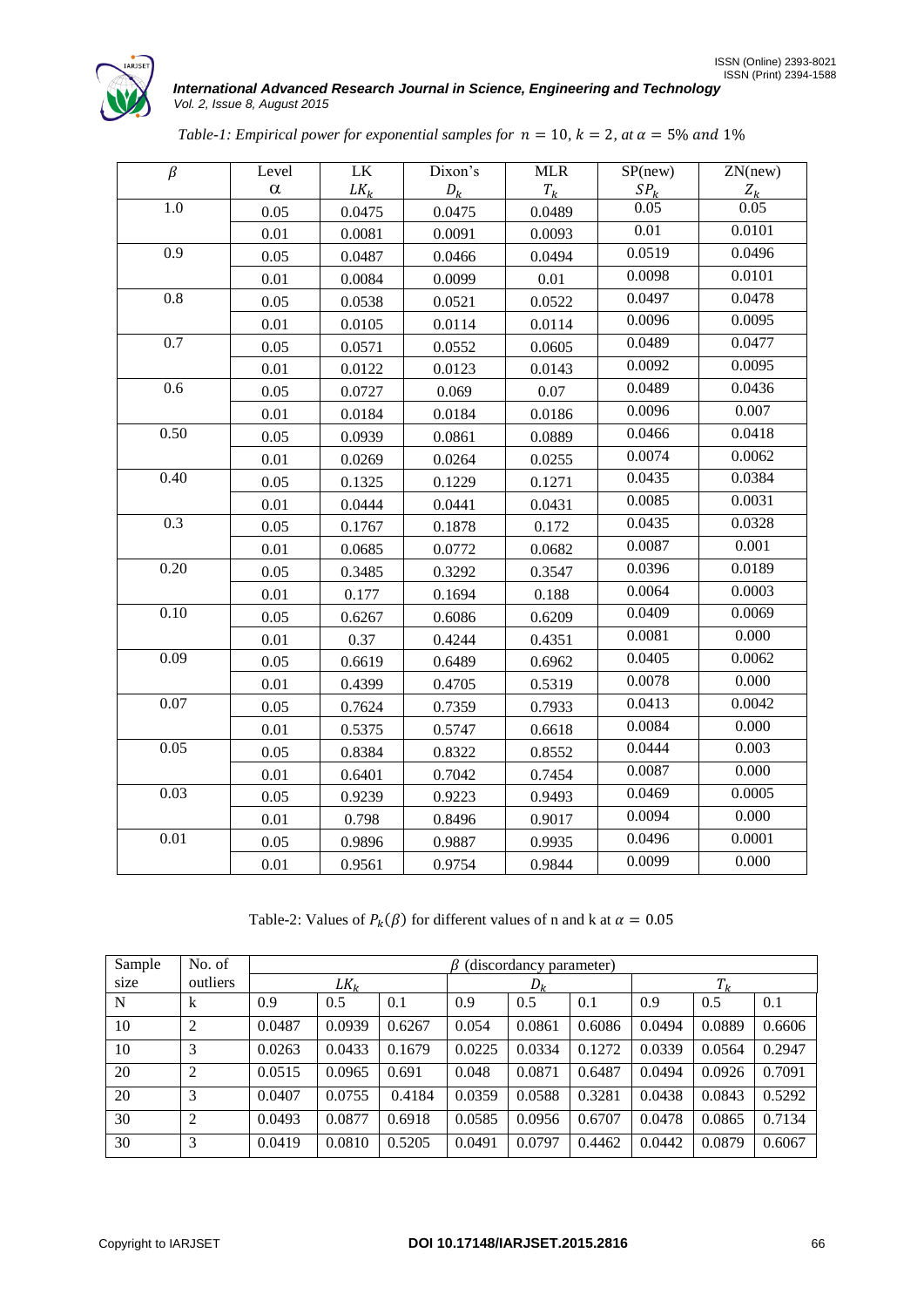

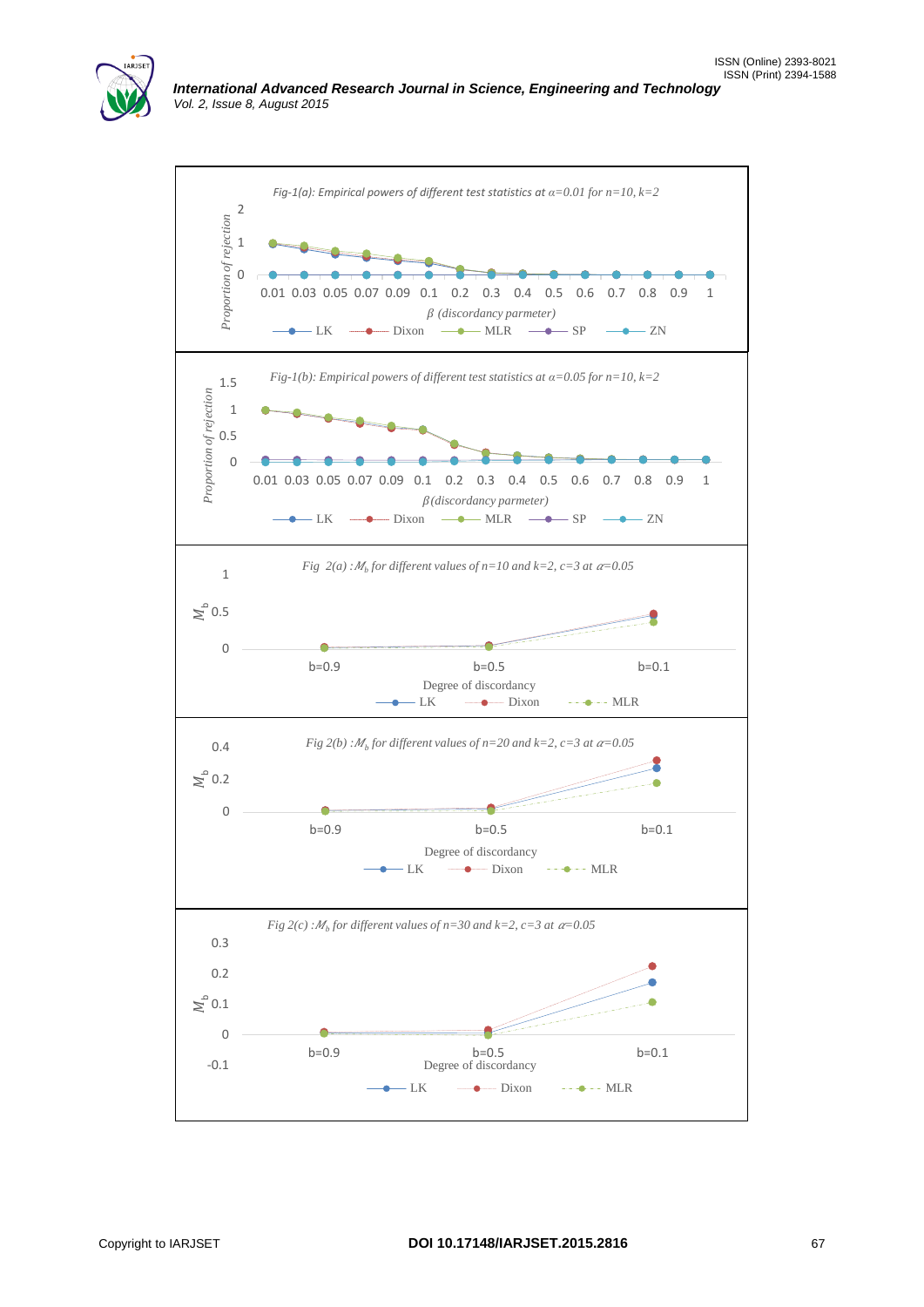

*International Advanced Research Journal in Science, Engineering and Technology Vol. 2, Issue 8, August 2015*

## **VII. CRITICAL VALUES OF TWO NEW TEST STATISTICS**

Before applying the above measure to evaluate empirical power, we had checked the level under null hypothesis. We found that the critical values of two test statistics viz.,  $SP_k$  and  $Z_k$  do not satisfy the criteria under null hypothesis. So we computed the critical values afresh. Table-1 shows the discrepancy observed in the empirical power after using the original and newly computed critical values. Here  $Z_k$  may be considered to satisfy the level at 5 percent but for 1 percent it is far from conformity. While those of  $SP_k$  are abruptly different from the desired level. For user convenience we are providing the newly computed critical values in the appendix.

|      | Level    | SP(new) | ZN(new) | <b>SP</b> | <b>ZN</b> |
|------|----------|---------|---------|-----------|-----------|
|      | $\alpha$ | $SP_k$  | $Z_k$   |           |           |
| 1.0  | 0.05     | 0.05    | 0.05    | 1.00      | 0.049     |
|      | 0.01     | 0.01    | 0.0101  | 1.00      | 0.1045    |
| 0.8  | 0.05     | 0.0497  | 0.0478  | 1.00      | 0.0478    |
|      | 0.01     | 0.0096  | 0.0095  | 1.00      | 0.1014    |
| 0.6  | 0.05     | 0.0489  | 0.0436  | 1.00      | 0.0428    |
|      | 0.01     | 0.0096  | 0.007   | 1.00      | 0.0954    |
| 0.40 | 0.05     | 0.0435  | 0.0384  | 1.00      | 0.0414    |
|      | 0.01     | 0.0085  | 0.0031  | 1.00      | 0.0874    |
| 0.20 | 0.05     | 0.0396  | 0.0189  | 1.00      | 0.038     |
|      | 0.01     | 0.0064  | 0.0003  | 1.00      | 0.0823    |

*Table-3: Discrepancy observed for the critical values*

#### **VIII. EMPIRICAL POWERS**

From the table-1 and figures  $1(a)$  and  $1(b)$  we observed that out of the five test,  $SP_k$  and  $Z_k$  have negligible powers. Only for small shift in the scale all have more or less same potentiality to detect multiple outliers. At 5 percent level  $SP_k$  has the highest power for  $\beta =$ 0.9 followed by  $Z_k$ , but for  $\beta$  < 0.9 both of them loses their power drastically. Rest of the three viz.,  $LK_k$ ,  $D_k$  and  $T_k$  appeared to be equivalent for  $\beta \geq 1.5$  at both level of significance.

For larger slippage in the scale ( $\beta$  < 0.15),  $T_k$  shows highest power. And as expected from an uniform powerful test the power of  $LK_k$ ,  $D_k$  and  $T_k$  monotonically converge to unity with increase in the degree of discordancy, i.e.,  $P_k(\beta) \rightarrow 1$  as  $\beta \rightarrow 0$ . Also at 1 percent level the power discrepancy is much lower than 5 percent level.

# **IX. COMPARISON OF MASKING EFFECT OF**  $LK_k$ **,**  $D_k$ AND  $T_k$

The following table-3 shows the loss in power due to masking. As stated earlier and evidenced by (8), that if the measure  $M$  is positive then a test is said to be prone to masking effect, and it is free from masking if  $M = 0$ . From the table and graphs it is clear that all the three test are affected by masking. For small slippage all the three tests are equivalent and the masking effects are very negligible.

The test  $T_k$  is again the best followed by  $LK_k$  and  $D_k$ . [17] As the degree of discordancy increases and the sample size

increases the amount masking effect also become noticeable. But at some point of discordancy  $\beta = (0.5)$ there is an unexpected situation regarding the test  $T_k$ .

#### **X. CONCLUDING REMARKS**

From the results we can comment that out of the five test statistics considered here, only three of them are capable of detecting upper outliers under scale slippage. Those are test based on maximum likelihood ratio test, test of Dixon type and test proposed by Lalitha and Kumar. In case of masking, maximum likelihood ratio (MLR) test does not exhibit the uniformity for all values of discordancy.

However for large difference between  $c$  and  $k$  this uniformity is maintained. But above all, when there is large slippage in scale for an exponential sample the test based on MLR is better than others.

#### **ACKNOWLEDGMENT**

The authors are grateful to University Grant Commission for the assistance provided for the research work.

#### **REFERENCES**

- [1] U. Balasooriya and V. Gadag, *Tests for upper outliers in the twoparameter exponential distribution.* J Stat Comput Simul, 1994, 50, pp 249–259.
- [2] V. Barnett and T. Lewis, *Outliers in Statistical Data*, 3<sup>rd</sup> edn., Wiley, New York, 1994.
- [3] V. Barnett, *The Study of Outliers: Purpose and Model*, Journal of the Royal Statistical Society. Series C (Applied Statistics), 1978, 27:3, pp. 242-250.
- [4] A.P. Basu, *On some tests of hypotheses relating to the exponential distribution when some outliers are present*, Journal of the American Statistical Association, 1965, 60, pp. 548-559.
- [5] S.M. Bendre and B.K. Kale, *Corrections: Masking Effect on Tests for Outliers in Exponential Samples,* Journal of the American Statistical Association, 1986, 81:396, pp. 1132.
- [6] S.M. Bendre and B.K. Kale, *Masking Effect on Tests for Outliers in Exponential Models,* Journal of the American Statistical Association, 1985, 80:392, pp. 1020-1025.
- [7] M.S. Chikkagoudar and S. Kunchur, *Distribution of test statistics for multiple outliers in exponential samples.* Comm. Stat. Theory. and Meth., 1983, 12:, pp. 2127-2142.
- 
- [8] D. Hawkins, *Identification of Outliers,* Chapman and Hall, 1980. [9] D.G. Kabe, *Testing for Outliers From an Exponential Distribution,* Metrika, 1970, 15, pp. 15-18.
- [10] A.C.Kimber and H.J. Stevens, *The null distribution of a test for two upper outliers in an exponential sample*, Applied Statistics,1987, 30, pp. 153- 157.
- [11] A.C. Kimber, *Tests for a single outlier in a gamma sample with unknown shape and scale parameters*. Appl Stat 28, 1979, pp.243– 250.
- [12] N. Kumar, *Test for multiple upper outliers in an exponential sample irrespective of origin,* Statistics: A Journal of Theoretical and Applied Statistics, 2013, 47:1, pp 184-190.
- [13] N. Kumar, *A procedure for testing suspected observations,* Stat Papers, 2013, 54: pp. 471–478.
- [14] S. Lalitha and N. Kumar, *Multiple outlier test for upper outliers in an exponential sample*, Journal of Applied Statistics, 2012, 39:6, pp.1323-1330.
- [15] A.G. Laurent, *Conditional distribution of order statistics and distribution of the reduced ith order statistic of the exponential model*, Annals of Mathematical Statistics, 1963, 34, pp.652- 657.
- [16] T. Lewis and N.R.J. Fieller, *A recursive algorithm for null distributions for outliers: I. Gamma sample*, Technometrics, 1979, 21, pp. 371-376.
- [17] J. Likes, *Distribution of Dixon's statistics in the case of an exponential population*, Metrika, 1966, 11, pp. 46–54.